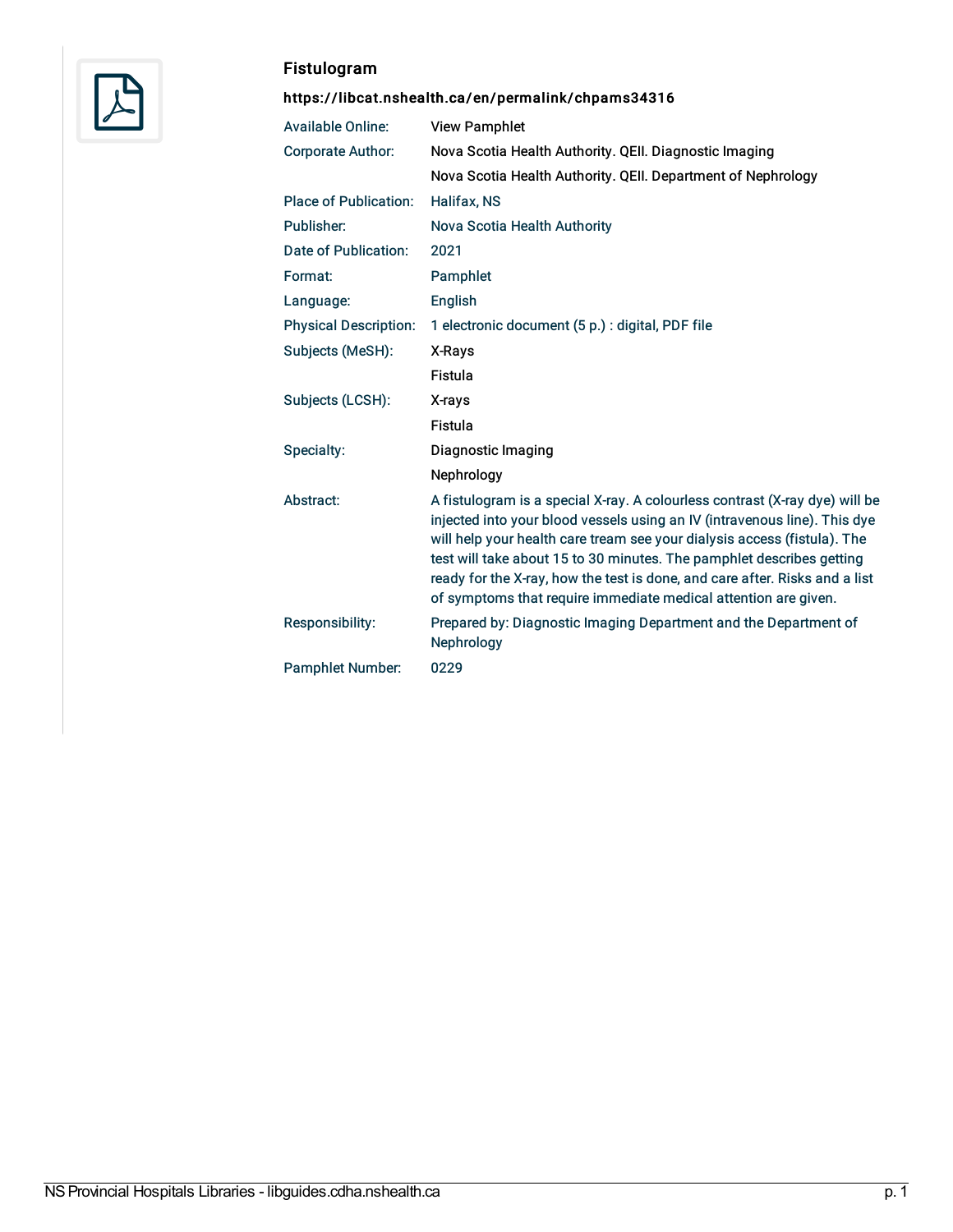

## Fistulogram : Cape Breton Regional Hospital

# <https://libcat.nshealth.ca/en/permalink/chpams37586>

| <b>Available Online:</b>     | <b>View Pamphlet</b>                                                                                                                                                                                                                                                                                                                                                                                                                   |
|------------------------------|----------------------------------------------------------------------------------------------------------------------------------------------------------------------------------------------------------------------------------------------------------------------------------------------------------------------------------------------------------------------------------------------------------------------------------------|
| <b>Corporate Author:</b>     | Nova Scotia Health Authority. Cape Breton Regional Hospital. Renal<br>Program                                                                                                                                                                                                                                                                                                                                                          |
| <b>Place of Publication:</b> | <b>Halifax, NS</b>                                                                                                                                                                                                                                                                                                                                                                                                                     |
| Publisher:                   | Nova Scotia Health Authority                                                                                                                                                                                                                                                                                                                                                                                                           |
| Date of Publication:         | 2022                                                                                                                                                                                                                                                                                                                                                                                                                                   |
| Format:                      | Pamphlet                                                                                                                                                                                                                                                                                                                                                                                                                               |
| Language:                    | English                                                                                                                                                                                                                                                                                                                                                                                                                                |
| <b>Physical Description:</b> | 1 electronic document (5 p.) : digital, PDF file                                                                                                                                                                                                                                                                                                                                                                                       |
| Subjects (MeSH):             | X-Rays                                                                                                                                                                                                                                                                                                                                                                                                                                 |
|                              | Fistula                                                                                                                                                                                                                                                                                                                                                                                                                                |
| Subjects (LCSH):             | X-rays                                                                                                                                                                                                                                                                                                                                                                                                                                 |
|                              | Fistula                                                                                                                                                                                                                                                                                                                                                                                                                                |
| Specialty:                   | Diagnostic Imaging                                                                                                                                                                                                                                                                                                                                                                                                                     |
|                              | Nephrology                                                                                                                                                                                                                                                                                                                                                                                                                             |
| Abstract:                    | A fistulogram is a special X-ray. A colourless contrast (X-ray dye) will be<br>injected into your blood vessels using an IV (intravenous line). This dye<br>will help your health care tream see your dialysis access (fistula). The<br>test will take about 15 to 30 minutes. The pamphlet describes getting<br>ready for the X-ray, how the test is done, and care after. Risks and a list<br>of symptoms to watch for are provided. |
| Responsibility:              | Prepared by: Renal Program, Cape Breton Regional Hospital                                                                                                                                                                                                                                                                                                                                                                              |
| <b>Pamphlet Number:</b>      | 2283                                                                                                                                                                                                                                                                                                                                                                                                                                   |